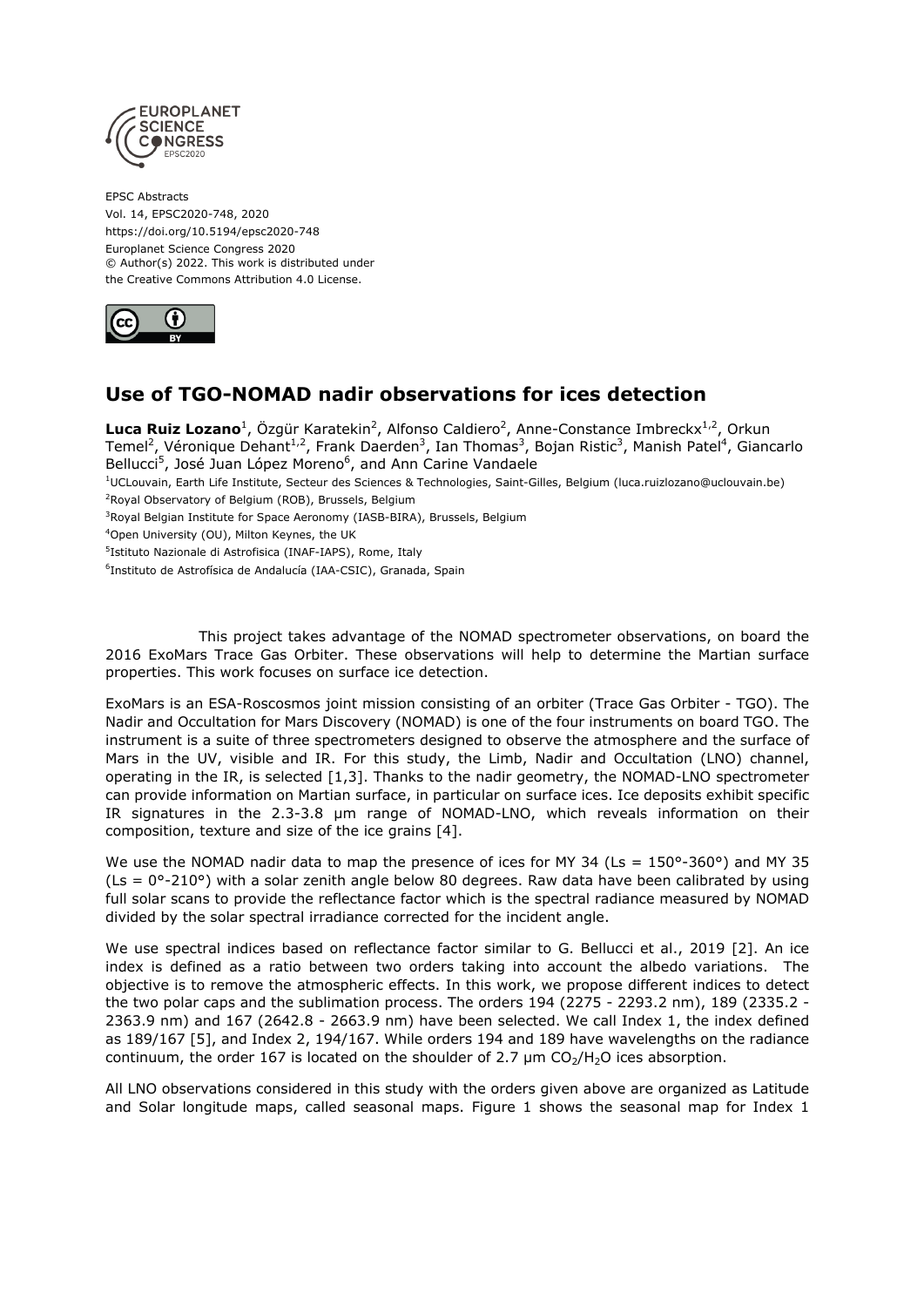during MY 34. The good coverage allows observing the sublimation process for the southern polar cap between the 150°-250° solar longitude. Due to the lack of observations, the detection of the northern polar cap does not seem very clear. Nevertheless, Index 1 gives high values between Ls =  $320^{\circ}$ -340° and for latitudes above 60° which should correspond to the polar cap in that region. Figure 2 shows the same index for MY 35. The sublimation process can be observe for the northern polar cap between Ls=  $0^{\circ}$ -30°. A small detection of the southern polar cap can be see after Ls = 200°.

Figure 3 shows the seasonal map for Index 2. There are observations only for MY35 and many gaps are present due to the lack of observations. Nevertheless, the two polar caps can be observe in the plot. Index 2 gives the two sublimation processes between Ls =  $0^{\circ}$ -30° for the northern polar cap and around  $\text{Ls} = 200^{\circ}$  for the southern polar cap.

Those new results extend the temporal and spatial of the previous work (G. Bellucci et al., 2019 [2] and L. Ruiz Lozano et al., 2019 [5]).



Figure 1: Seasonal map of Index 1 for MY 34 showing the sublimation of the southern polar cap.



Figure 2: Seasonal map of Index 1 for MY 35 showing the sublimation of the northern polar cap.



Figure 3: Seasonal map of Index 2 for MY 35 showing the sublimation of the two polar caps.